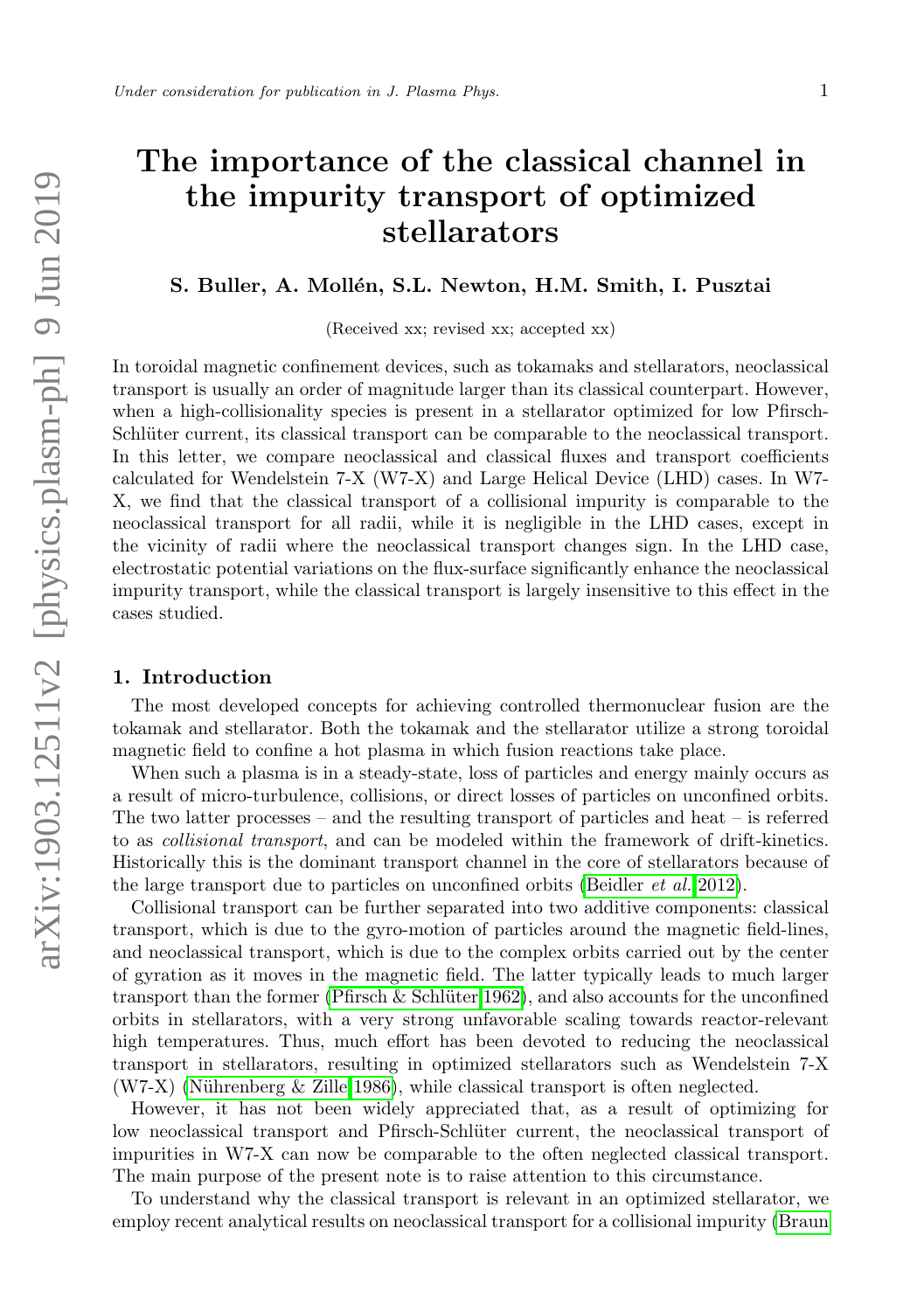[& Helander 2010;](#page-8-0) [Helander](#page-8-1) *et al.* [2017;](#page-8-1) [Newton](#page-8-2) *et al.* [2017\)](#page-8-2) to show that the ratio of classical to neoclassical fluxes is proportional to a geometrical factor  $(2.1)$ , which turns out to be larger than one in W7-X.

Motivated by these results, we present a general expression for the classical transport, using the linearized Fokker-Planck operator and allowing for an arbitrary number of species. The employed collision operator is frequently used in modern neoclassical solvers, and the results can thus be directly compared with the output from such codes. In the final sections, we look at a few example magnetic configurations, where we compare the magnitude of the classical transport to that of the neoclassical transport calculated with the SFINCS[†](#page-1-1) drift-kinetic solver [\(Landreman](#page-8-3) *et al.* [2014\)](#page-8-3), and investigate the collisionality dependence of the ratio of classical to neoclassical transport.

## <span id="page-1-2"></span>2. Motivation

Before performing a detailed analysis, it is useful to consider a simple (but experimentally relevant) limit, where the importance of classical transport in a stellarator is apparent. For this purpose, we summarize results from earlier work [\(Buller](#page-8-4) et al. [2018;](#page-8-4) [Braun & Helander 2010;](#page-8-0) [Helander](#page-8-1) et al. [2017\)](#page-8-1).

At fusion-relevant temperatures, the bulk hydrogen species of the confined plasma will be in a low-collisionality regime. However, as the collisionality increases with charge, high-Z impurities (with Z being the charge number) can still have high collisionality. Such impurities can occur, for example, in experiments using tungsten plasma-facing components, which is the favoured material for the divertor of future fusion reactors (Bolt *[et al.](#page-8-5)* [2002\)](#page-8-5). These plasmas will thus be in a *mixed-collisionality regime*, with lowcollisionality bulk and high-collisionality impurity ions.

In this regime, the ratio of classical to neoclassical impurity particle fluxes calculated from the mass-ratio expanded collision operator is given by a purely geometrical factor [\(Buller](#page-8-4) et al. [2018\)](#page-8-4)

<span id="page-1-0"></span>
$$
\frac{\langle \boldsymbol{\varGamma}_{z} \cdot \nabla \psi \rangle^{\text{C}}}{\langle \boldsymbol{\varGamma}_{z} \cdot \nabla \psi \rangle^{\text{NC}}} = \frac{\langle j_{\perp}^{2} \rangle \langle B^{2} \rangle}{\langle j_{\parallel}^{2} \rangle \langle B^{2} \rangle - \langle j_{\parallel} B \rangle^{2}}.
$$
\n(2.1)

Here,  $\psi$  is a radial coordinate (a flux surface label),  $\langle \cdot \rangle$  is the flux-surface average,  $\Gamma_z$  is the flux of impurity ions,  $\langle \Gamma_z \cdot \nabla \psi \rangle^{(N)C}$  is the radial (neo)classical impurity flux averaged over the flux-surface, **B** is the magnetic field,  $B = |B|$ , and j is the current density, here defined by  $\mathbf{j} \times \mathbf{B} = \nabla p(\psi)$ ,  $\nabla \cdot \mathbf{j} = 0$ ; with  $j_{\parallel}$  and  $j_{\perp}$  being the current components parallel and perpendicular to  $B$ , and  $p$  the total pressure.

[Equation 2.1](#page-1-0) also enters into the ratio of classical and neoclassical transport at yet higher collisionalities: in the Pfirsch-Schlüter regime, where both bulk and impurity ions are collisional. This can be shown using the expression for neoclassical transport derived by [Braun & Helander](#page-8-0) [\(2010\)](#page-8-0) together with the expression for classical transport in, for example in [Buller](#page-8-4) *et al.* [\(2018\)](#page-8-4). For stellarators optimized for low  $j\sqrt{j_\perp}$  (such as W7-X), the [\(2.1\)](#page-1-0) ratio will be large and classical transport will thus dominate at high collisionality. This will be verified by numerical simulations in [Sec. 4.](#page-3-0)

### 3. Linearized Fokker-Planck operator

In this section, we write down the classical particle and heat transport due to a linearized Fokker-Planck operator. The flux-surface averaged radial classical transport

<span id="page-1-1"></span>† Available at: <https://github.com/landreman/sfincs> (verified 2019-01-28)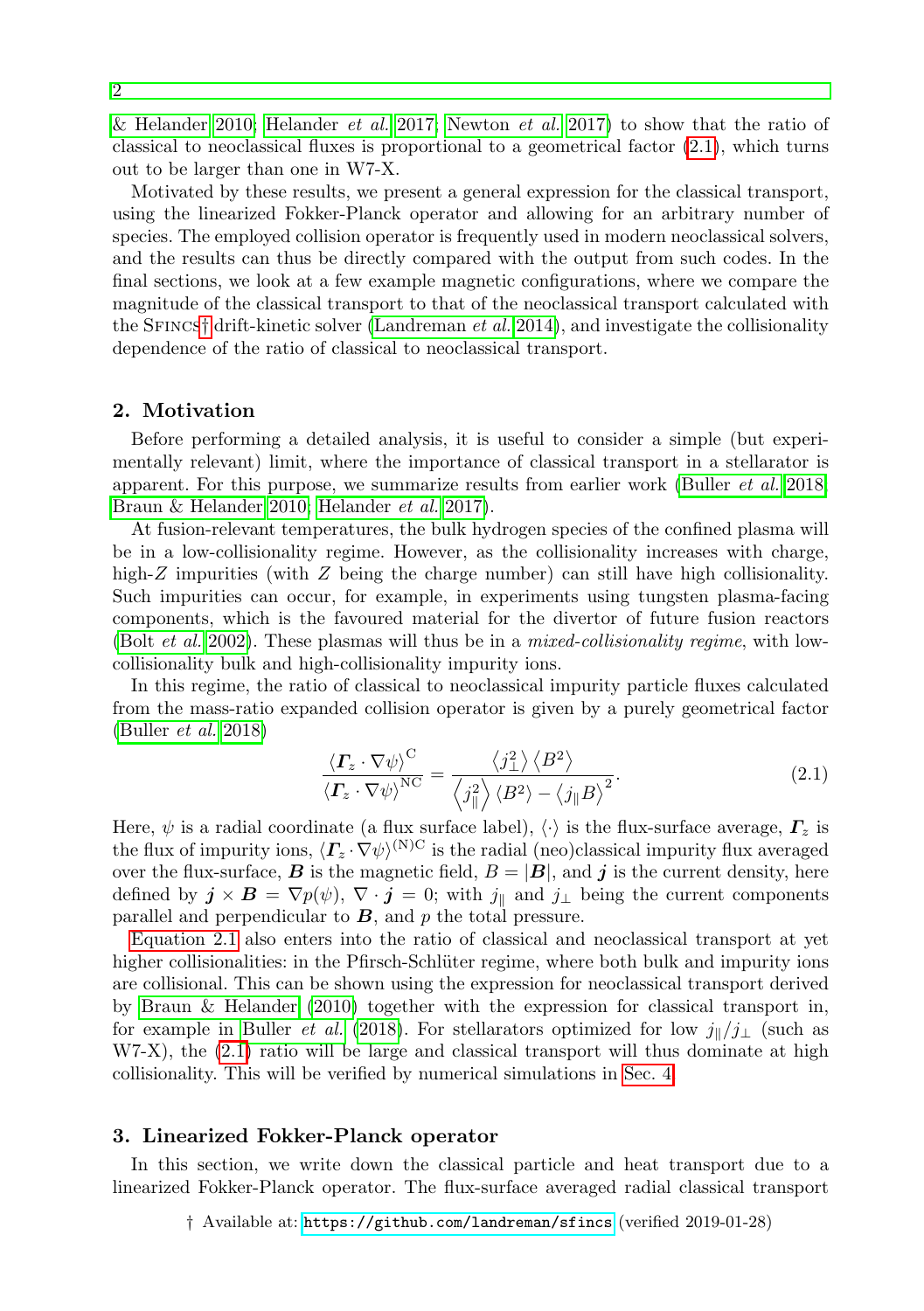of particles and energy is given by

$$
\Gamma_a^{\rm C} \equiv \langle \boldsymbol{\varGamma}_a \cdot \nabla \psi \rangle^{\rm C} \equiv \left\langle \frac{\boldsymbol{b} \times \nabla \psi}{Z_a e B} \cdot \boldsymbol{R}_a \right\rangle, \tag{3.1}
$$

$$
Q_a^{\mathcal{C}} \equiv \langle \mathbf{Q}_a \cdot \nabla \psi \rangle^{\mathcal{C}} \equiv \left\langle \frac{\mathbf{b} \times \nabla \psi}{Z_a e B} \cdot \mathbf{G}_a \right\rangle, \tag{3.2}
$$

where we have introduced the *friction force* and *energy-weighted friction force* 

<span id="page-2-1"></span><span id="page-2-0"></span>
$$
\boldsymbol{R}_a \equiv \int m_a \boldsymbol{v} C[f_a] \mathrm{d}^3 v,\tag{3.3}
$$

<span id="page-2-3"></span>
$$
G_a \equiv \int \frac{m_a v^2}{2} m_a v C[f_a] d^3 v. \tag{3.4}
$$

Here,  $C[f_a] = \sum_b C_{ab}[f_a, f_b]$  is the Fokker-Planck collision operator, accounting for the collisions of all species 'b' with species 'a';  $f_a$  the distribution function of species 'a', with mass  $m_a$  and charge  $Z_a$ e, with e the elementary charge; the integral is over all velocities v. In a confined plasma, the distribution functions are close to a Maxwell-Boltzmann distribution  $f_{a0}$ , such that  $f_a = f_{a0} + f_{a1}$ , and  $f_{a1}$  satisfies  $f_{a1}/f_{a0} \ll 1$ . For later reference, we also define the classical conductive heat flux  $q_a^C = Q_a^C - \frac{5}{2} T_a \Gamma_a^C$ , where  $T_a$ is the temperature of species  $a$ .

For a magnetized plasma, it is useful to separate out the dependence of the distribution function on the gyrophase. Only the gyrophase-dependent part of  $f$ , which we denote by f, contributes to **R** and **G** perpendicular to the magnetic field, and thus to the classical fluxes  $(3.1)$ – $(3.2)$ . For a magnetized plasma with an isotropic Maxwellian, it is well-known that [\(Hazeltine 1973\)](#page-8-6)

<span id="page-2-2"></span>
$$
\tilde{f}_{a1} = -\rho_a \cdot \nabla f_{a0},\tag{3.5}
$$

where  $\rho_a = B \times v m_a / (Z_a e B^2)$  is the gyro-radius vector.

With  $(3.5)$ , we can readily evaluate the classical transport given by  $(3.1)$ – $(3.4)$ . Lately in stellarator research, the importance of flux-surface variation of the electrostatic po-tential has been recognized (García-Regaña et al. [2017\)](#page-8-7); such effects can be incorporated into the classical transport by including the flux-surface varying part of the potential in the Maxwell-Boltzmann distribution  $f_0$  [\(Hinton & Wong 1985\)](#page-8-8)

$$
f_0 = \eta(\psi) \left(\frac{m}{2\pi T}\right)^{3/2} \exp\left(-\frac{mv^2}{2T} - \frac{Ze\tilde{\Phi}}{T}\right),\tag{3.6}
$$

where  $\Phi$  is the electrostatic potential,  $\tilde{\Phi} = \Phi - \langle \Phi \rangle$ , and we have introduced the *pseudo*density

<span id="page-2-4"></span>
$$
\eta(\psi) \equiv n e^{\frac{Ze\Phi}{T}},\tag{3.7}
$$

with n the density. In terms of gradients of  $\eta$ , T and  $\Phi$ , the gradient in [\(3.5\)](#page-2-2) thus becomes,

$$
\nabla f_0 = \nabla \psi \frac{\partial f_0}{\partial \psi} = \nabla \psi f_0 \left[ \frac{\mathrm{d} \ln \eta}{\mathrm{d} \psi} + \frac{Z_a e}{T_a} \frac{\partial \tilde{\Phi}}{\partial \psi} + \frac{Z_a e \tilde{\Phi}}{T_a} \frac{\mathrm{d} \ln T_a}{\mathrm{d} \psi} + \left( \frac{m_a v^2}{2T_a} - \frac{3}{2} \right) \frac{\mathrm{d} \ln T_a}{\mathrm{d} \psi} \right]. \tag{3.8}
$$

With this  $\nabla f_0$ , the resulting classical fluxes can be calculated using Braginskii matrices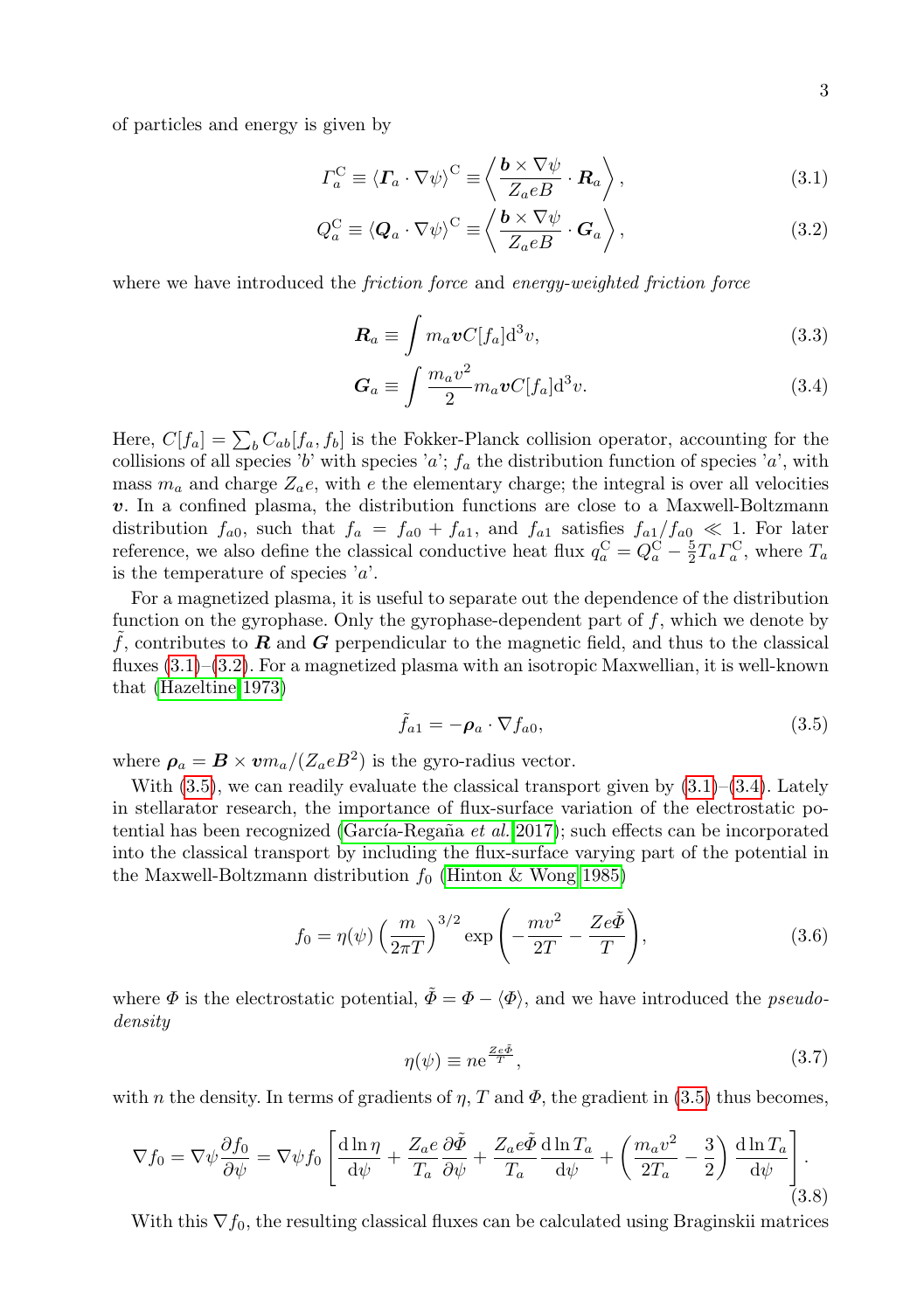(as in, for example, [Newton & Helander](#page-8-9) [\(2006\)](#page-8-9)), resulting in

$$
\Gamma_a^{\text{C}} = \frac{m_a}{Z_a e^2} \sum_b \frac{1}{\tau_{ab} n_b} \left\{ \left\langle n_a n_b \frac{|\nabla \psi|^2}{B^2} \right\rangle M_{ab}^{00} \left( \frac{T_a}{Z_a} \frac{d \ln \eta_a}{d \psi} - \frac{T_b}{Z_b} \frac{d \ln \eta_b}{d \psi} \right) \right. \\
\left. + \left\langle n_a n_b \frac{|\nabla \psi|^2}{B^2} e \tilde{\Phi} \right\rangle M_{ab}^{00} \left( \frac{d \ln T_a}{d \psi} - \frac{d \ln T_b}{d \psi} \right) \right. \\
\left. + \left\langle n_a n_b \frac{|\nabla \psi|^2}{B^2} \right\rangle \left[ \left( M_{ab}^{00} - M_{ab}^{01} \right) \frac{T_a}{Z_a} \frac{d \ln T_a}{d \psi} - \left( M_{ab}^{00} - \frac{m_a T_b}{m_b T_a} M_{ab}^{01} \right) \frac{T_b}{Z_b} \frac{d \ln T_b}{d \psi} \right] \right\},
$$
\n
$$
q_a^{\text{C}} = -\frac{T_a m_a}{Z_a e^2} \sum_b \frac{1}{\tau_{ab} n_b} \left\{ \left\langle n_a n_b \frac{|\nabla \psi|^2}{B^2} \right\rangle M_{ab}^{01} \left( \frac{T_a}{Z_a} \frac{d \ln \eta_a}{d \psi} - \frac{T_b}{Z_b} \frac{d \ln \eta_b}{d \psi} \right) \right. \\
\left. + \left\langle n_a n_b \frac{|\nabla \psi|^2}{B^2} e \tilde{\Phi} \right\rangle M_{ab}^{01} \left( \frac{d \ln T_a}{d \psi} - \frac{d \ln T_b}{d \psi} \right) \right. \\
\left. + \left\langle n_a n_b \frac{|\nabla \psi|^2}{B^2} \right\rangle \left[ \left( M_{ab}^{01} - M_{ab}^{11} \right) \frac{T_a}{Z_a} \frac{d \ln T_a}{d \psi} - \left( M_{ab}^{01} + N_{ab}^{11} \right) \frac{T_b}{Z_b} \frac{d \ln T_b}{d \psi} \right] \right\},
$$
\n(3.10)

where  $M_{ab}^{jk}$  are the Braginskii matrix elements [\(Braginskii 1958\)](#page-8-10), defined in Appendix [A,](#page-7-1) using the same notation as [Helander & Sigmar](#page-8-11) [\(2005\)](#page-8-11); the collision time  $\tau_{ab}$  is defined as

<span id="page-3-2"></span><span id="page-3-1"></span>
$$
\frac{1}{\tau_{ab}n_b} \equiv \frac{\sqrt{2}Z_a^2 Z_b^2 e^4 \ln \Lambda}{12\pi^{3/2} \epsilon_0^2 m_a^{1/2} T_a^{3/2}},\tag{3.11}
$$

where ln  $\Lambda$  the Coulomb logarithm, and  $\epsilon_0$  the vacuum permittivity. These expressions are valid for all collisionalities. In [\(3.9\)](#page-3-1) and [\(3.10\)](#page-3-2), the effect of  $\Phi$  is to induce a weighting over the flux-surface due to the flux-surface variation of  $n_a$  and its radial gradient. Note that the radial electric field (from  $\langle \Phi \rangle$  and  $\bar{\Phi}$ ) does not contribute in the above expression, even when d ln  $\eta$ /d $\psi$  is expressed in terms of [\(3.7\)](#page-2-4).

In [\(3.9\)](#page-3-1)–[\(3.10\)](#page-3-2), the  $|\nabla \psi|^2$  factors correspond to the  $j_{\perp}$  factor in [\(2.1\)](#page-1-0), while the  $j_{\parallel}$ factor in [\(2.1\)](#page-1-0) arises due to the neoclassical transport [\(Braun & Helander 2010;](#page-8-0) [Helander](#page-8-1) [et al.](#page-8-1) [2017\)](#page-8-1). In the following section, we will evaluate the above expression for example magnetic configurations.

## <span id="page-3-0"></span>4. Comparison to neoclassical calculations

In this section, we will compare the classical transport from [\(3.9\)](#page-3-1) to the neoclassical transport calculated with the drift-kinetic solver Sfincs. Unlike analytical calculations of the neoclassical transport [\(Buller](#page-8-4) *et al.* [2018;](#page-8-4) [Calvo](#page-8-12) *et al.* [2018\)](#page-8-12), this procedure is not limited to a specific collisionality regime, which will let us assess the importance of classical transport for any collisionality.

For this study, we will look at two stellarator configurations, where the neoclassical transport coefficients have been calculated across a wide range of collisionalities. Specifically, we will look at a simulated W7-X standard configuration case at the radial location  $r_N = 0.88$ , with  $T = 1 \,\text{keV}$  and impurity parameters  $Z = 6$ ,  $Z_{\text{eff}} = 2.0$ , studied by Mollén *[et al.](#page-8-13)* [\(2015\)](#page-8-13). The normalized radius is defined as  $r_N = \sqrt{\psi_t/\psi_{t, \text{LCFS}}}$ , with  $\psi_t$  the toroidal flux and  $\psi_{\text{t,LCFS}}$  its value at the last-closed flux-surface. Since W7-X has been optimized for a low parallel current, and the standard configuration has low neoclassical transport compared to other configurations, we here expect the classical transport to dominate at high collisionality, as indicated at the end of [Sec. 2.](#page-1-2) In addition, we will look at a scenario based on an impurity hole plasma (#113208,  $t = 4.64$  s,  $r_N = 0.6$ ,  $T = 3.2 \text{ keV}$ ) of the Large Helical Device (LHD), where we replaced the mixture of helium and carbon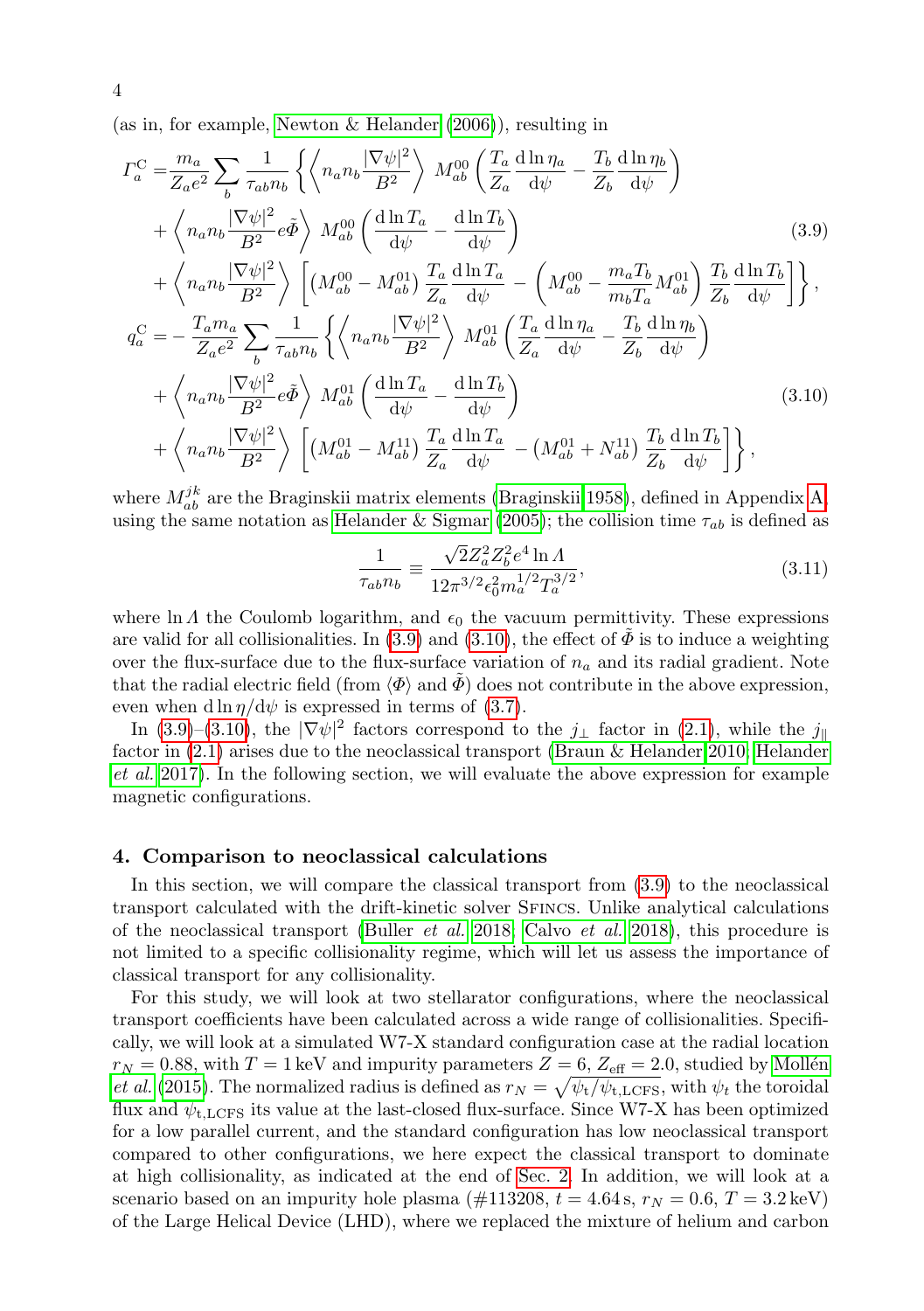impurities with purely carbon ( $Z_{\text{eff}} = 3.44$ ) for the sake of comparison. This magnetic configuration has been investigated in several studies, using both neoclassical [\(Velasco](#page-9-2) [et al.](#page-9-2) [2017;](#page-9-2) Mollén et al. [2018\)](#page-8-14) and turbulence codes [\(Nunami](#page-9-3) et al. [2016\)](#page-9-3).

Effects of  $\Phi$  and the radial electric field are not included in this demonstration (they are zero in the simulations), as this would make the drift-kinetic equation nonlinear, and add the complexity of finding the ambipolar electric field at each step. These effects are not expected to strongly affect the classical transport, which is independent of the radial electric field, and typically not as sensitive to  $\tilde{\Phi}$  as the neoclassical transport [\(Buller](#page-8-4) [et al.](#page-8-4) [2018\)](#page-8-4). The neoclassical transport can be both enhanced or reduced by these effects, which thus would affect the relative importance of classical transport. These effects will be touched upon in [Sec. 5.](#page-4-0) As  $\bar{\Phi} = 0$  in this section, the density is a flux-function, and  $\eta_a = n_a.$ 

We scan the collisionality by artificially scaling the collision frequency. For each point in the collisionality scan, we calculate the neoclassical and classical transport coefficients of the hydrogen bulk ion and the carbon impurity. The transport coefficients for the (neo)classical fluxes are defined such that

<span id="page-4-1"></span>
$$
\Gamma_a^{(\rm N)C} = -n_a \left( D_{a,ni}^{(\rm N)C} \frac{\mathrm{d}\ln n_i}{\mathrm{d}\psi} + D_{a,nz}^{(\rm N)C} \frac{\mathrm{d}\ln n_z}{\mathrm{d}\psi} + D_{a,T}^{(\rm N)C} \frac{\mathrm{d}\ln T}{\mathrm{d}\psi} \right),\tag{4.1}
$$

where  $a = i, z$  for ions and impurities. We have neglected the effects of electron collisions on the ion fluxes due to the small electron-to-ion mass-ratio, and assumed that the bulk and impurity ions have the same temperature  $T \equiv T_i = T_z$ .

The results of the collisionality scan are shown in [Fig. 1,](#page-5-0) with the collisionality defined as

$$
\hat{\nu}_{ab} = \frac{G + \iota I}{B_{00}\sqrt{2T_a/m_a}} \frac{1}{\tau_{ab}},\tag{4.2}
$$

where  $B_{00}$ , G and I are related to the Boozer representation of the magnetic field (see, for example, Mollén *et al.* [\(2018\)](#page-8-14)) and  $\iota$  is the rotational transform. As seen in the left panels of [Fig. 1,](#page-5-0) the impurity transport coefficients in the W7-X geometry are dominantly classical already for  $\hat{\nu}_{CC} \gtrsim 1$ . The cross-species contributions are dominantly classical already for  $\hat{\nu}_{CC} \gtrsim 0.1$ , for both the bulk and the impurity ions. On the other hand, in LHD – which has not been optimized for low  $|j_{\parallel}|/|j_{\perp}|$  – the classical transport for both species at most collisionalities is at least an order of magnitude smaller than the neoclassical transport. An exception to this is the  $D_{a,T}$  coefficient, where the classical transport becomes comparable or greater than the neoclassical transport at very high collisionalities  $(\hat{\nu}_{CC} \ge 100)$ . Another exception occurs in the collisionality range  $\nu_{CC} \sim [0.1, 1]$ , where the cross-species neoclassical  $D_{z,n_i}$  and  $D_{i,nz}$  coefficients transition between different signs.

## <span id="page-4-0"></span>5. Discussion

We have seen that the neoclassical and classical transport coefficients can be comparable in a W7-X standard configuration, even at modest impurity collisionality ( $\hat{\nu}_{\text{CC}} \gtrsim 0.1-$ 1), although the previously discussed simulations do not include effects of electrostatic potential variation within and across flux-surfaces and collisions with electrons. To demonstrate the relative importance of neoclassical and classical transport in realistic scenarios with these effects included, we consider two cases in which the full neoclassical behaviour has previously been analyzed by Mollén *et al.* [\(2018\)](#page-8-14): a simulated neutral-beam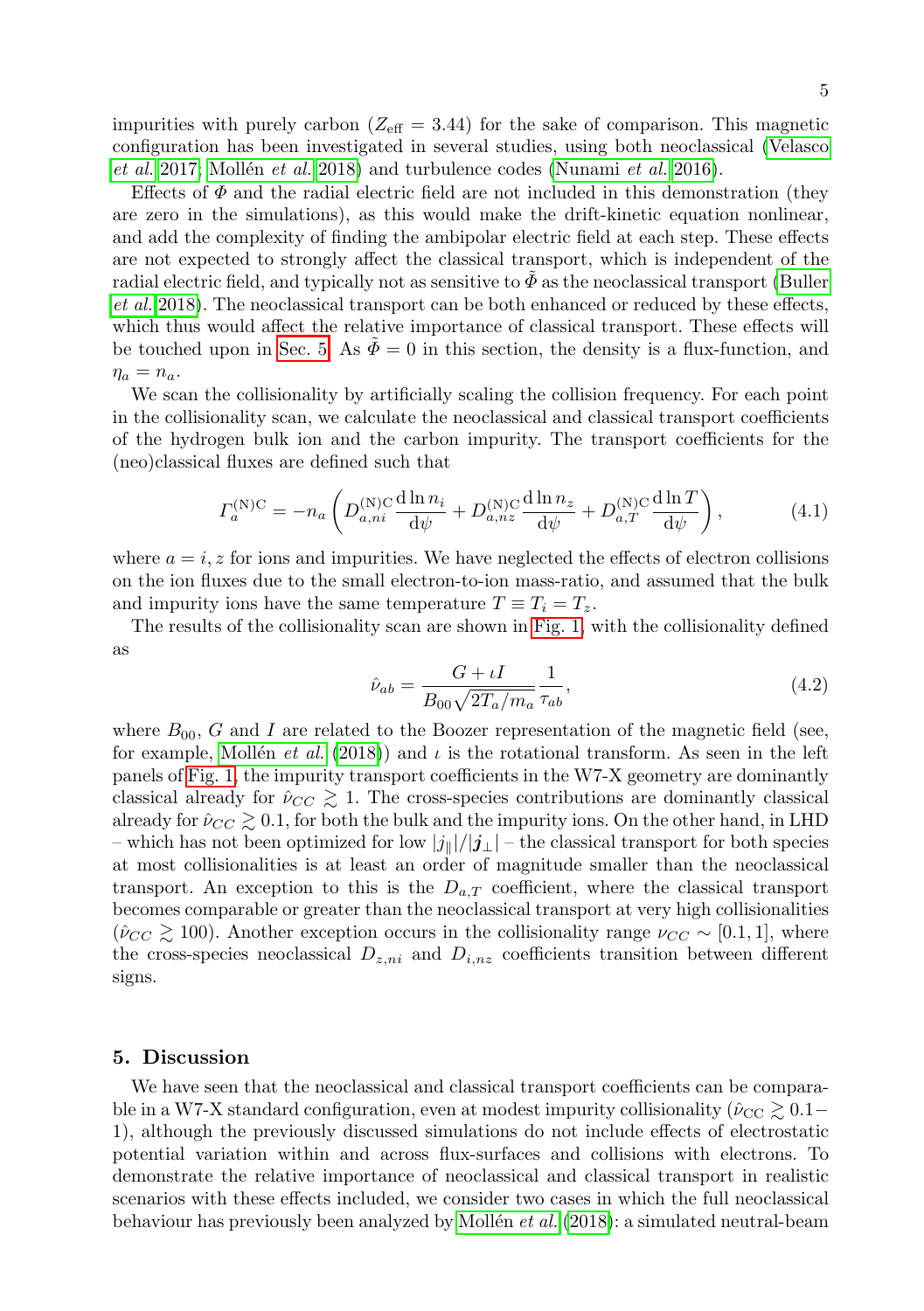<span id="page-5-0"></span>

Figure 1: The neoclassical  $(-)$  and classical  $(-)$  transport coefficients as defined in [\(4.1\)](#page-4-1), plotted against the impurity-impurity collisionality. Left column: W7-X standard case. Right column: LHD impurity-hole case. The classical coefficients were calculated using [\(3.9\)](#page-3-1), while the neoclassical coefficients were calculated using Sfincs. Note the symmetric logarithmic scale of the y-axis; the shaded region has a linear y-axis scale.

heated high-mirror W7-X scenario with inward electric field and neon impurities, and the impurity hole LHD case of the previous section with an additional helium impurity.

The classical and neoclassical fluxes are shown in [Fig. 2](#page-6-0) (left panels, W7X; right panels, LHD). We note that in the W7-X case, the classical to neoclassical neon flux ratio is around 0.5 in magnitude at most radii, and its sensitivity to a finite  $\Phi$  is weak. This is consistent with neon being the only collisional impurity in this discharge (with  $\hat{\nu}_{\text{NeNe}} \sim$  $[0.5, 2.5]$ 

In the LHD case, the classical flux is generally small, although the classical to neoclassical flux ratio for carbon and helium diverges at discrete points, where the neoclassical flux crosses zero. Additionally, for  $\Phi = 0$ , there is a radial range  $(0.6 \leq r_N \leq 0.8)$ , with small outward neoclassical carbon flux, where the neoclassical flux is only 5 times as large as the classical. When the effect of  $\tilde{\Phi}$  is included, there is a large increase in the neoclassical carbon flux for  $r_N \gtrsim 0.4$ , with the result that the classical-to-neoclassical flux ratio remains small for these radii.

As all species in the LHD case are in a low collisionality regime, it is unlikely that the low neoclassical transport for  $\Phi = 0$  is due to small neoclassical transport coefficients, when compared to the classical coefficients. Rather, it may be that the contributions from the different neoclassical transport coefficients cancel out approximately. Including potential variations both changes the individual transport coefficient and somewhat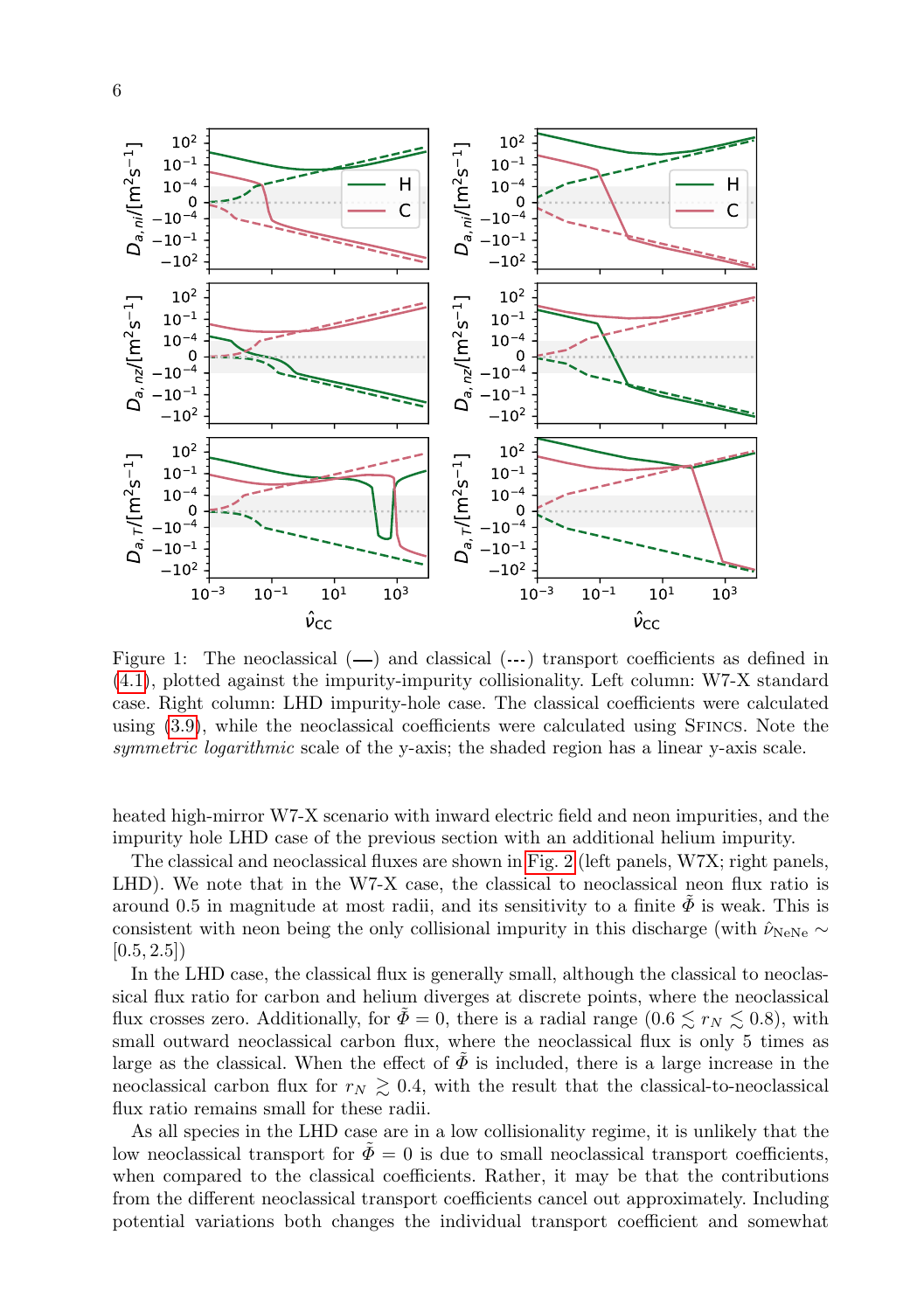<span id="page-6-0"></span>

Figure 2: Neoclassical  $(-)$  and classical  $(-)$  fluxes normalized to pseudo-densities for different species in W7-X (left) and LHD (right) as functions of the normalized radius  $r_N$ . Filled (open) symbols show the flux with (without) the effect of  $\Phi$  included. The lowest panels show the ratio of the classical and neoclassical transport; note that this quantity diverges at radii where the neoclassical flux crosses zero.

reduces the ambipolar radial electric field in this case, both of which could affect this cancellation.

The classical fluxes are comparable to the neoclassical fluxes in W7-X, and should not generally be neglected in an analysis of the collisional transport. Based on this conclusion, we have implemented the classical fluxes  $(3.9)$ – $(3.10)$  as a post-processing step to the neoclassical codes Sfincs and Dkes; see the supplementary material for an example implementation in python.

As a final remark, we note that since the neoclassical transport in W7-X is sufficiently low to be comparable to the classical, the transport due to micro-turbulence can become relatively more important. It may thus be necessary to consider the effect of turbulence on stellarator impurity transport in the future, which is often excluded due to the computational expense of simulating turbulence in stellarator geometry [\(Nunami](#page-9-4) et al. [2013\)](#page-9-4). Recent experimental studies by [Langenberg](#page-8-15)  $et al. (2018)$  $et al. (2018)$  and [Geiger](#page-8-16)  $et al. (2019)$  $et al. (2019)$ already point strongly in that direction.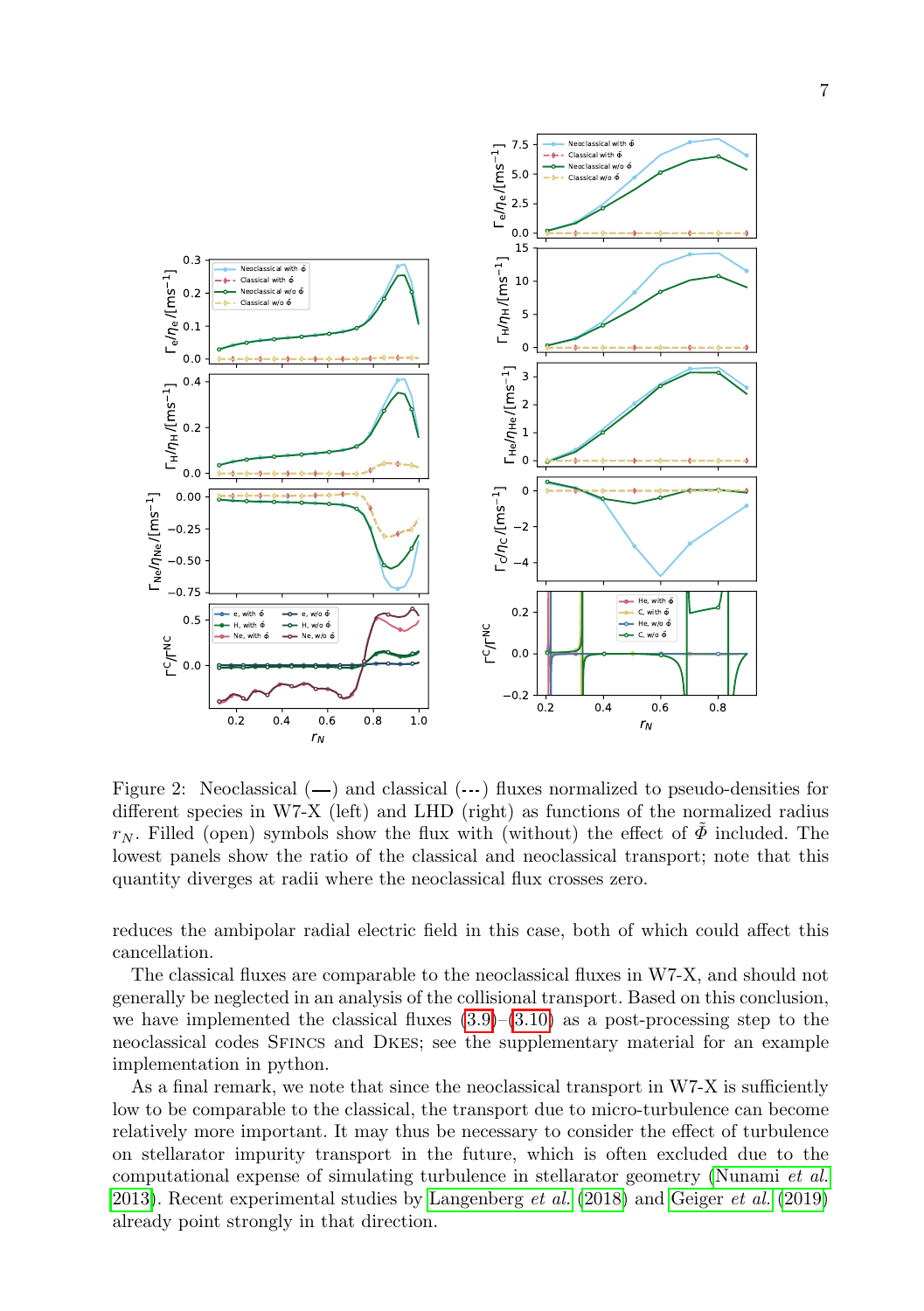SB and IP were supported by the International Career Grant of Vetenskapsrådet (Dnr. 330-2014-6313) and IP by Marie Sklodowska Curie Actions, Cofund, Project INCA 600398. SB's visit to Greifswald was supported by Chalmersska forskningsfonden. This work has been carried out within the framework of the EUROfusion Consortium and has received funding from the Euratom research and training programme 2014-2018 and 2019-2020 under grant agreement No 633053. The views and opinions expressed herein do not necessarily reflect those of the European Commission. The authors would like to thank the LHD experiment group and the technical staff of LHD for their support of this work. The authors are grateful to M. Nunami for help with accessing the LHD data.

# <span id="page-7-1"></span>Appendix A. Braginskii matrix elements

The Braginskii matrix elements are defined by

$$
M_{ab}^{jk} = \frac{\tau_{ab}}{n_a} \int v_2 L_j^{(3/2)}(x_a^2) C_{ab} \left[ \frac{m_a v_2}{T_a} L_k^{(3/2)}(x_a^2) f_{a0}, f_{b0} \right] d^3 v,\tag{A.1}
$$

$$
N_{ab}^{jk} = \frac{\tau_{ab}}{n_a} \int v_2 L_j^{(3/2)}(x_a^2) C_{ab} \left[ f_{a0}, \frac{m_b v_2}{T_b} L_k^{(3/2)}(x_b^2) f_{b0} \right] d^3v,\tag{A.2}
$$

where  $v_2$  is any Cartesian velocity component,  $f_{a0}$  is a Maxwellian,  $x_a = v/\sqrt{2T_a/m_a}$ ,  $L_k^{(3/2)}$  $\binom{3}{k}$  are Sonine polynomials, where the polynomials relevant to classical particle and heat transport are

$$
L_0^{(3/2)}(x_a^2) = 1,
$$
\n(A3)

$$
L_1^{(3/2)}(x_a^2) = \frac{5}{2} - x_a^2.
$$
 (A 4)

The corresponding relevant matrix elements are

$$
M_{ab}^{00} = -\frac{\left(1 + \frac{m_a}{m_b}\right)\left(1 + \frac{m_a T_b}{m_b T_a}\right)}{\left(1 + \frac{m_a T_b}{m_b T_a}\right)^{5/2}},\tag{A.5}
$$

$$
M_{ab}^{01} = -\frac{3}{2} \frac{1 + \frac{m_a}{m_b}}{\left(1 + \frac{m_a T_b}{m_b T_a}\right)^{5/2}},\tag{A 6}
$$

$$
M_{ab}^{11} = -\frac{\frac{13}{4} + 4\frac{m_a T_b}{m_b T_a} + \frac{15}{2} \left(\frac{m_a T_b}{m_b T_a}\right)^2}{\left(1 + \frac{m_a T_b}{m_b T_a}\right)^{5/2}},
$$
\n(A7)

$$
N_{ab}^{11} = \frac{27}{4} \frac{\frac{m_a}{m_b}}{\left(1 + \frac{m_a T_b}{m_b T_a}\right)^{5/2}}.
$$
\n(A8)

(A 9)

#### REFERENCES

<span id="page-7-0"></span>Beidler, C., Brakel, R., Burhenn, R., Dinklage, A., Erckmann, V., Feng, Y., Geiger, J., HARTMANN, D., HIRSCH, M., JAENICKE, R., KOENIG, R., LAQUA, H., MAASSBERG, H., Wagner, F., Weller, A. & Wobig, H. 2012 Fusion physics. chap. 8.3.6. Vienna: International Atomic Energy Agency.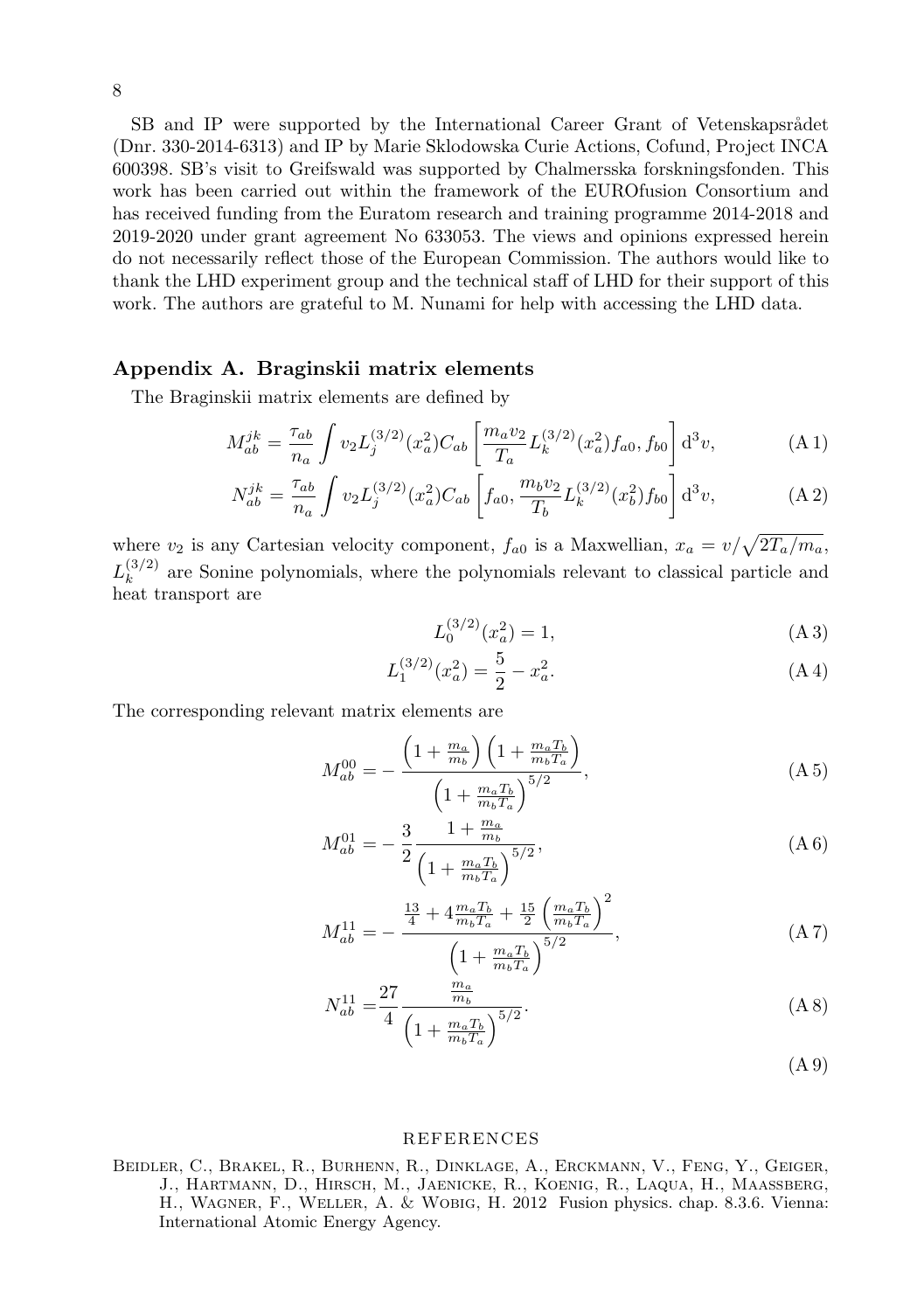- <span id="page-8-5"></span>Bolt, H., Barabash, V., Federici, G., Linke, J., Loarte, A., Roth, J. & Sato, K. 2002 Plasma facing and high heat flux materials needs for ITER and beyond. *Journal of*  $Nuclear \, Materials$  307-311, 43 – 52.
- <span id="page-8-10"></span>Braginskii, S. 1958 Transport phenomena in a completely ionized two-temperature plasma. Sov. Phys. JETP 6 (33), 358–369.
- <span id="page-8-0"></span>BRAUN, S. & HELANDER, P. 2010 Pfirsch-Schlüter impurity transport in stellarators. Physics of Plasmas 17 (7), 072514.
- <span id="page-8-4"></span>BULLER, S., SMITH, H. M., HELANDER, P., MOLLÉN, A., NEWTON, S. L. & PUSZTAI, I. 2018 Collisional transport of impurities with flux-surface varying density in stellarators. Journal of Plasma Physics 84 (4), 905840409.
- <span id="page-8-12"></span>Calvo, I., Parra, F. I., Velasco, J. L., Alonso, J. A. & na, J. G.-R. 2018 Stellarator impurity flux driven by electric fields tangent to magnetic surfaces. Nuclear Fusion 58 (12), 124005.
- <span id="page-8-7"></span>GARCÍA-REGAÑA, J., BEIDLER, C., KLEIBER, R., HELANDER, P., MOLLÉN, A., ALONSO, J., Landreman, M., Maaßberg, H., Smith, H., Turkin, Y. & Velasco, J. 2017 Electrostatic potential variation on the flux surface and its impact on impurity transport. Nuclear Fusion 57 (5), 056004.
- <span id="page-8-16"></span>GEIGER, B., WEGNER, T., BEIDLER, C., BURHENN, R., BUTTENSCHÖN, B., DUX, R., Langenberg, A., Pablant, N., Putterich, T., Turkin, Y., Windisch, T., ¨ Winters, V., Beurskens, M., Biedermann, C., Brunner, K., Cseh, G., Damm, H., Effenberg, F., Fuchert, G., Grulke, O., Harris, J., Killer, C., Knauer, J., Kocsis, G., Kramer-Flecken, A., Kremeyer, T., Krychowiak, M., Marchuk, ¨ O., Nicolai, D., Rahbarnia, K., Satheeswaran, G., Schilling, J., Schmitz, O., SCHRÖDER, T., SZEPESI, T., THOMSEN, H., MORA, H. T., TRAVERSO, P., ZHANG, D. & The W7-X Team 2019 Observation of anomalous impurity transport during low-density experiments in W7-X with laser blow-off injections of iron. Nuclear Fusion 59 (4), 046009.
- <span id="page-8-6"></span>HAZELTINE, R. D. 1973 Recursive derivation of drift-kinetic equation. Plasma Physics 15 (1), 77.
- <span id="page-8-1"></span>HELANDER, P., NEWTON, S. L., MOLLÉN, A. & SMITH, H. M. 2017 Impurity transport in a mixed-collisionality stellarator plasma. Phys. Rev. Lett. 118, 155002.
- <span id="page-8-11"></span>HELANDER, P. & SIGMAR, D. J. 2005 Collisional Transport in Magnetized Plasmas. Cambridge University Press.
- <span id="page-8-8"></span>Hinton, F. L. & Wong, S. K. 1985 Neoclassical ion transport in rotating axisymmetric plasmas. The Physics of Fluids  $28$  (10), 3082-3098.
- <span id="page-8-3"></span>LANDREMAN, M., SMITH, H. M., MOLLÉN, A. & HELANDER, P. 2014 Comparison of particle trajectories and collision operators for collisional transport in nonaxisymmetric plasmas. Physics of Plasmas  $21$  (4), 042503.
- <span id="page-8-15"></span>Langenberg, A., Warmer, F., Fuchert, G., Marchuk, O., Dinklage, A., Wegner, T., Alonso, J. A., Bozhenkov, S., Brunner, K. J., Burhenn, R., Buttenschn, B., Drews, P., Geiger, B., Grulke, O., Hirsch, M., Hofel, U., Hollfeld, K. P., ¨ Killer, C., Knauer, J., Krings, T., Kunkel, F., Neuner, U., Offermanns, G., Pablant, N. A., Pasch, E., Rahbarnia, K., Satheeswaran, G., Schilling, J., Schweer, B., Thomsen, H., Traverso, P., Wolf, R. C. & the W7-X Team 2018 Impurity transport studies at Wendelstein 7-X by means of x-ray imaging spectrometer measurements. Plasma Physics and Controlled Fusion 61 (1), 014030.
- <span id="page-8-13"></span>MOLLÉN, A., LANDREMAN, M., SMITH, H. M., BRAUN, S. & HELANDER, P. 2015 Impurities in a non-axisymmetric plasma: Transport and effect on bootstrap current. Physics of Plasmas 22 (11), 112508.
- <span id="page-8-14"></span>MOLLÉN, A., LANDREMAN, M., SMITH, H. M., GARCÍA-REGAÑA, J. M. & NUNAMI, M. 2018 Flux-surface variations of the electrostatic potential in stellarators: impact on the radial electric field and neoclassical impurity transport. Plasma Physics and Controlled Fusion 60 (8), 084001.
- <span id="page-8-9"></span>Newton, S. & Helander, P. 2006 Neoclassical momentum transport in an impure rotating tokamak plasma. Physics of Plasmas  $13$  (1), 012505.
- <span id="page-8-2"></span>NEWTON, S. L., HELANDER, P., MOLLÉN, A. & SMITH, H. M. 2017 Impurity transport and bulk ion flow in a mixed collisionality stellarator plasma. Journal of Plasma Physics 83 (5), 905830505.